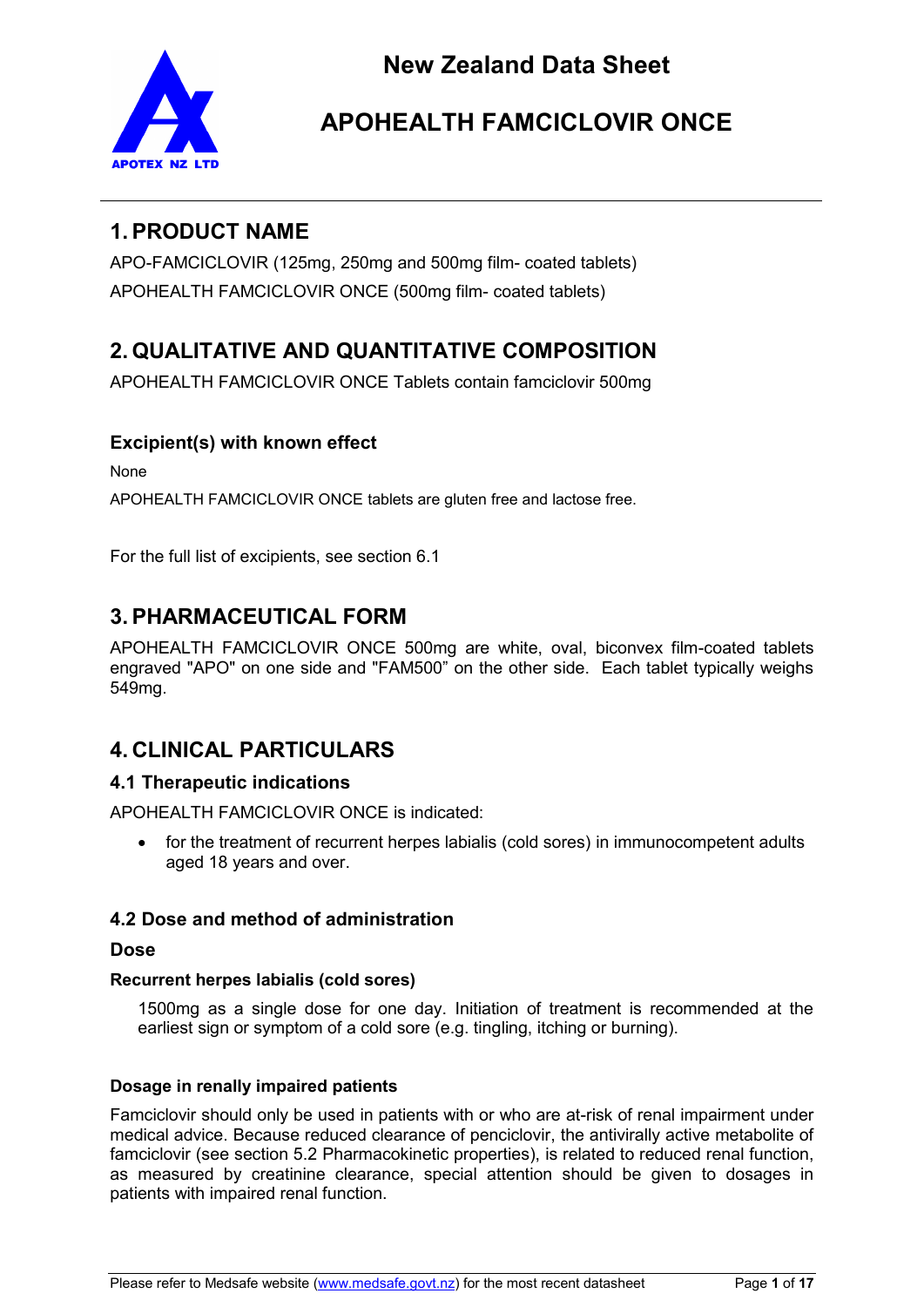

Patients who are at higher risk of renal impairment include those who:

- are over 50 years of age
- are smokers
- have diabetes mellitus, hypertension or established cardiovascular disease
- are obese
- have a family history of chronic kidney disease
- are of Aboriginal or Torres Strait Islander origin
- are taking medication that may impair renal function

Such at risk patients should be referred to a medical practitioner for a kidney health check, which usually consists of a simple urine test (dipstick analysis for protein), blood test (measurement of eGFR or kidney function) and blood pressure measurement.

The following modifications in dosage are recommended and which should be managed by a medical practitioner:

#### • **Recurrent herpes labialis (cold sores) Creatinine Clearance (mL/min/1.73m<sup>2</sup> ) Dosage** >60 No dose adjustment necessary (1500mg single dose) 40-59 750mg single dose 20-39 500mg single dose 10-20 250mg single dose For patients on haemodialysis 250mg single dose

As these recommendations are not based on repeated dose data, patients with impaired renal function should be closely monitored for adverse effects. There are insufficient data to recommend a dosage for patients with creatinine clearance less than 10 mL/min/1.73 $^{\rm 2}.$ 

### **Renally impaired patients on haemodialysis**

Since 4 hour haemodialysis results in approximately 75% reduction in plasma penciclovir concentrations, famciclovir should be administered immediately following dialysis. For patients with herpes zoster, the recommended dose is 250mg after each dialysis. For patients with recurrent genital herpes, famciclovir should be administered either in a single dose of 250mg following dialysis (single-day regimen), or 125mg following each dialysis (multiple-day regimen).

For patients with recurrent herpes labialis (cold sores), famciclovir should be administered in a single dose of 250mg following dialysis (single-day regimen).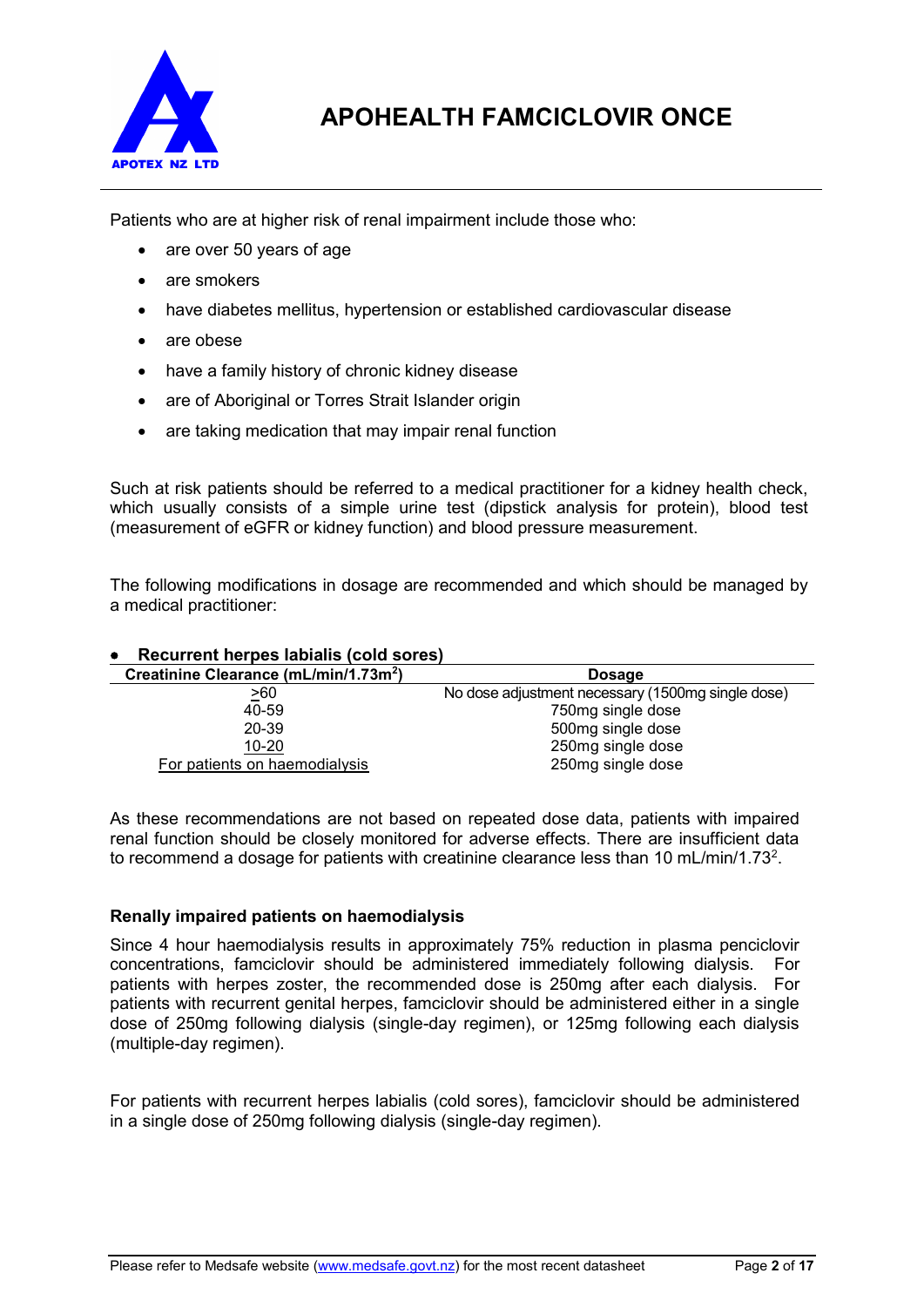

### **Hepatically impaired patients**

No dosage adjustment is required in patients with well-compensated hepatic impairment. No data are available for patients with severe uncompensated hepatic impairment (see section 5.2 Pharmacokinetic properties). Conversion of famciclovir to the active metabolite Conversion of famciclovir to the active metabolite penciclvoir may be impaired in these patients, resulting in lower penciclovir plasma concentrations and thus possibly a decrease of efficacy of famciclovir (see section 5.2 Pharmacokinetic properties).

### **Elderly**

Dosage modification is not required unless renal function is impaired.

### **Paediatric population**

The efficacy and safety of famciclovir has not been investigated in paediatric patients. Famciclovir should therefore not be used in children unless the potential benefits are considered to justify the potential risks associated with treatment.

### **Black patients**

A placebo-controlled study in immunocompetent Black patients with recurrent genital herpes showed no difference in efficacy between patients receiving famciclovir 1000mg twice daily for one day and placebo. There were no unexpected or new safety findings in this trial in Black patients.

This lack of efficacy in the one-day treatment regimen cannot be extrapolated to the five-day treatment regimen for recurrent genital herpes (125mg twice daily for five days) or other indications in Black patients (see section 5.1 Pharmacodynamic properties and section 5.2 Pharmacokinetic properties).

### **Mode of administration**

Because the systemic availability (AUC) of penciclovir was not altered when famciclovir was administered with food, it appears that famciclovir can be taken without regard to meals (see section 5.2 Pharmacokinetic properties).

For some patients i.v penciclovir may be more appropriate than famciclovir, the oral prodrug of penciclovir. While the decision on the best patient management and mode of administration should rest with the physician, in severely ill patients initiation of therapy with i.v penciclovir should be considered.

It appears that famciclovir can be taken without regard to meals (see section 5.2 Pharmacokinetic properties).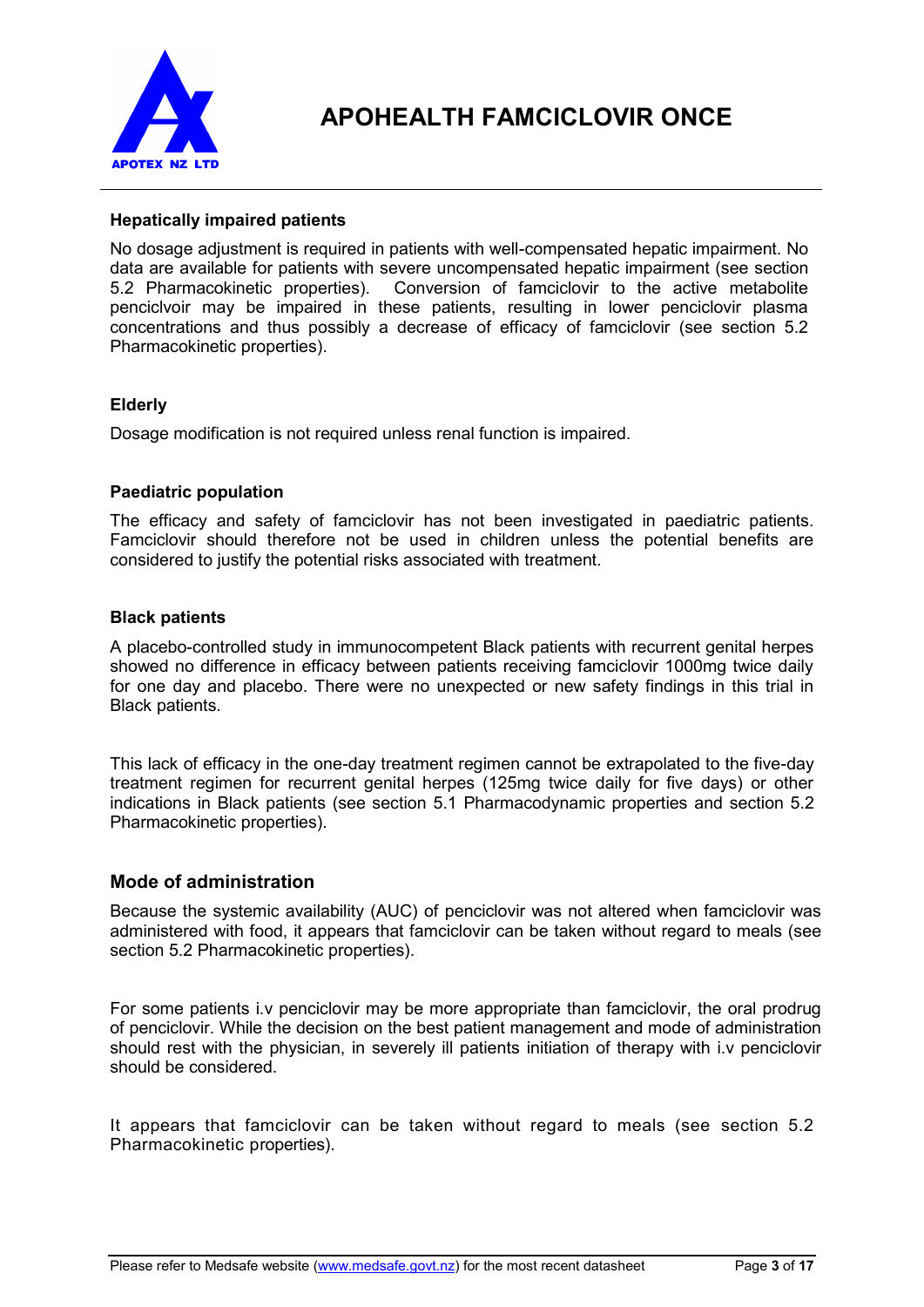

## **Maximum Tolerated Daily Dose**

Herpes zoster patients receiving 750mg three times daily for seven days tolerated the famciclovir therapy well.

Genital herpes patients receiving up to 750mg three times daily for 5 days, and up to 500mg three times daily for 10 days also tolerated the product well.

Good tolerance was also seen in two reported 12 month studies, in which genital herpes patients received doses of up to 250mg three times daily. Similar tolerance was experienced in immunocompromised herpes zoster patients receiving up to 500mg three times daily for 10 days and herpes simplex patients receiving up to 500mg twice daily for 7 days and 500mg twice daily for 8 weeks.

## **4.3 Contraindications**

APOHEALTH FAMCICLOVIR ONCE is contraindicated in patients with known hypersensitivity to famciclovir or other constituents of APOHEALTH FAMCICLOVIR ONCE. It is also contraindicated in those patients who have shown hypersensitivity to penciclovir, the active metabolite of famciclovir.

APOHEALTH FAMCICLOVIR ONCE is not recommended for use in:

- patients who are immunocompromised
- children and adolescents under 18 years of age

### **4.4 Special warnings and precautions for use**

Refer the patient to a medical practitioner if they have symptoms and signs of an infection other than the cold sore

### **Impaired renal function**

Special attention should be paid to patients with impaired renal function and dosage adjustment is necessary (see section 4.2 Dose and method of administration and section 4.9 Overdose).

### **Elderly patients**

No special precautions are required for elderly patients with normal renal function and patients with mild or moderate hepatic impairment.

### **Severe hepatic impairment**

Famciclovir has not been studied in patients with severe hepatic impairment. Conversion of famciclovir to the active metabolite penciclovir may be impaired in these patients resulting in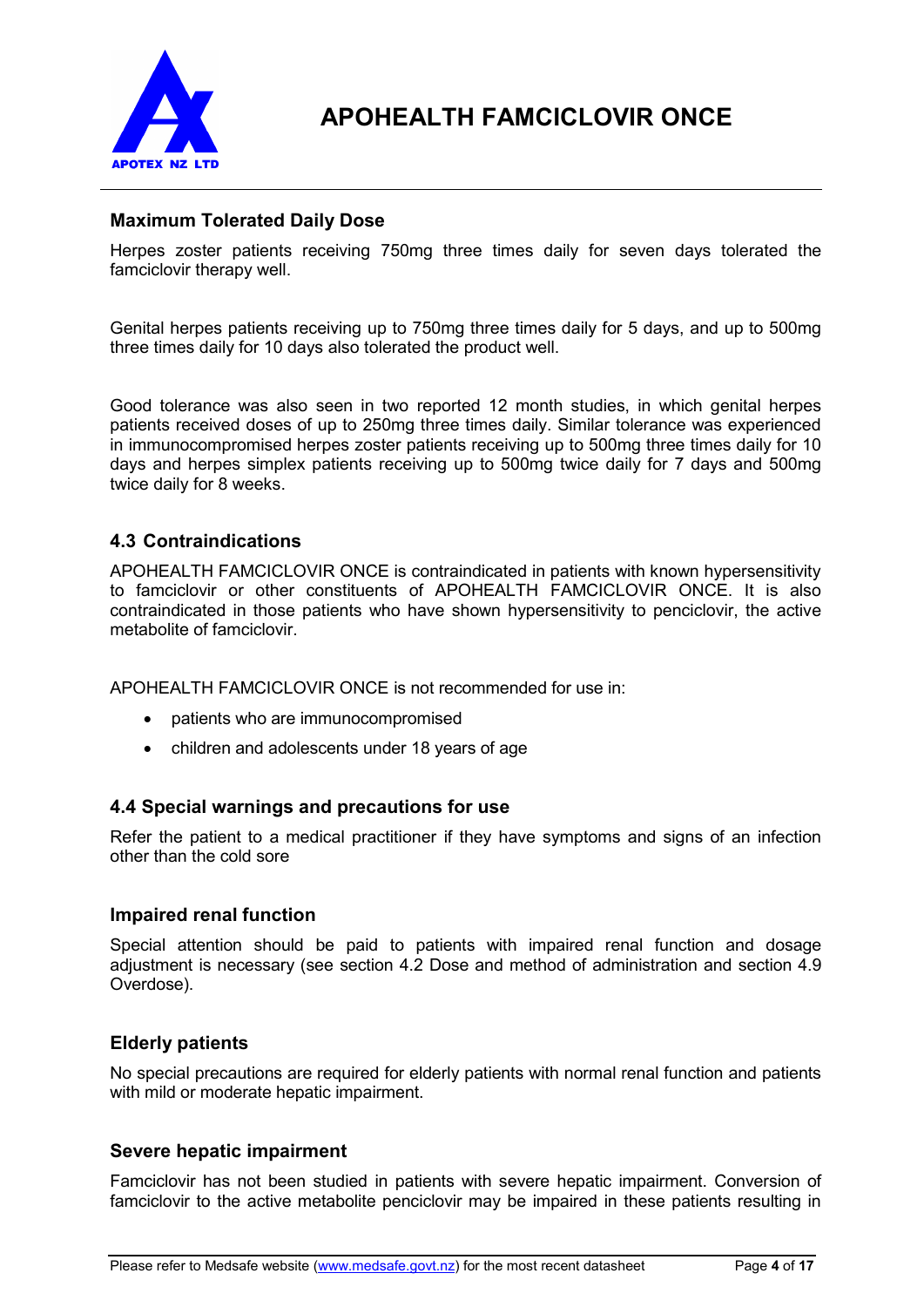

lower penciclovir plasma concentrations, and thus possibly a decrease of efficacy of famciclovir (see section 5.2 Pharmacokinetic properties).

## **4.5 Interaction with other medicines and other forms of interaction**

### **Pharmacokinetics Interactions**

### **Effects of other medicinal products on famciclovir**

No clinically significant interactions have been identified with famciclovir or penciclovir.

#### *Probenecid:*

Concurrent use of probenecid may result in increased plasma concentrations of penciclovir (active metabolite of famciclovir, see Section 5.2 Pharmacokinetic properties).

#### *Other drugs that affect renal physiology:*

could affect plasma levels of penciclovir (the active metabolite of famciclovir, see section 5.1 Pharmacodynamic properties, Mechanism of Actions).

Evidence from preclinical studies has shown no potential for induction of cytochrome P450.

#### *Zidovudine:*

In a phase I study, no significant drug interactions were observed after co-administration of zidovudine and famciclovir.

The conversion of the inactive metabolite 6-deoxy penciclovir (formed by deacetylation of famciclovir) to penciclovir is catalysed by aldehyde oxidase. Interactions with other drugs metabolized by this enzyme and/or inhibiting this enzyme could potentially occur. Clinical interaction studies of famciclovir with cimetidine and promethazine, *in vitro* inhibitors of aldehyde oxidase, did not show relevant effects on the formation of penciclovir. However. raloxifene, the most potent aldehyde oxidase inhibitor observed *in vitro*, could affect the formation of penciclovir, and thus the efficacy of famciclovir. When raloxifene is coadministered with famciclovir, the clinical efficacy should be monitored.

### **Effects of famciclovir on other medicinal products**

Although famciclovir is only a weak inhibitor of aldehyde oxidase *in vitro*, interactions with drugs metabolized by aldehyde oxidase could potentially occur. Evidence from preclinical studies has shown no potential for induction of cytochrome P450 enzymes or inhibition of CYP3A4.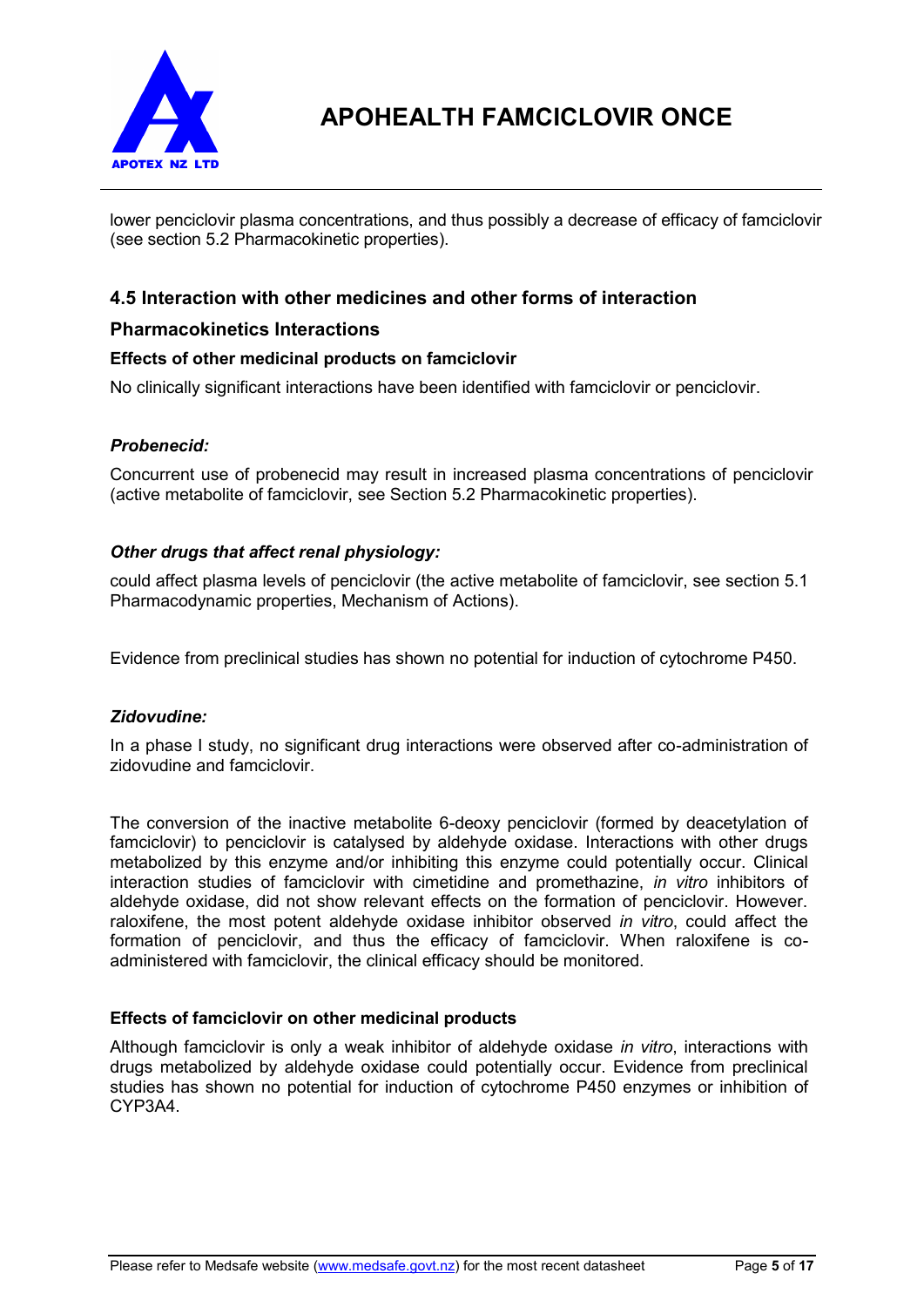

## **Pharmacodynamic Interactions**

Because the systemic availability (AUC) of penciclovir was not altered when famciclovir was administered with food, it appears that famciclovir can be taken without regard to meals (see section 5.2 Pharmacokinetic properties).

## **4.6 Fertility, pregnancy and lactation**

## **Pregnancy**

### Category B1

Famciclovir was tested for effects on embryo-foetal development in rats and rabbits at oral doses up to 1000mg/kg/day (approximately 4 to 27 times and 2 to 12 times the human systemic exposure to penciclovir in rats and rabbits, respectively [AUC]), and intravenous doses of 360mg/kg/day in rats (1.9 to 12 times the human dose based on body surface area [BSA] comparisons) or 120mg/kg/day in rabbits (1.2 to 7.1 times the human dose [BSA]). No adverse effects were observed on embryo-foetal development. Similarly, no adverse effects were observed following intravenous administration of penciclovir to rats (80 mg/kg/day, 0.4 to 2.6 times the human dose [BSA]) or rabbits (60mg/kg/day, 0.6 to 3.6 times the human dose [BSA]).

Although animal studies have not shown any embryotoxic or teratogenic effects with famciclovir or penciclovir, the safety of famciclovir in human pregnancy has not been established. Famciclovir should therefore not be used during pregnancy unless the potential benefits are considered to outweigh the potential risks associated with treatment.

## **Breast-feeding**

Following oral administration of famciclovir to lactating rats, penciclovir was excreted in milk at concentrations higher than those seen in plasma. There is no information on excretion in human milk. Famciclovir should not be used in breastfeeding mothers unless the potential benefits are considered to outweigh the potential risks associated with treatment.

# **Fertility**

Testicular toxicity was observed in rats, mice and dogs following repeated administration of famciclovir or penciclovir. Testicular changes included atrophy of seminiferous tubules, reduction in sperm count and/or increased incidence of sperm with abnormal morphology or reduced motility.

The degree of testicular toxicity was related to dose and duration of exposure and tended to reverse after the cessation of dosing. In male rats, decreased fertility was observed after 10 weeks dosing at 500 mg/kg/day, or approximately 3 to 20 times the human systemic exposure (AUC).

Testicular toxicity was also seen in mice and dogs following chronic administration at exposures to penciclovir ranging from 2 to 14 times the human systemic exposure (AUC).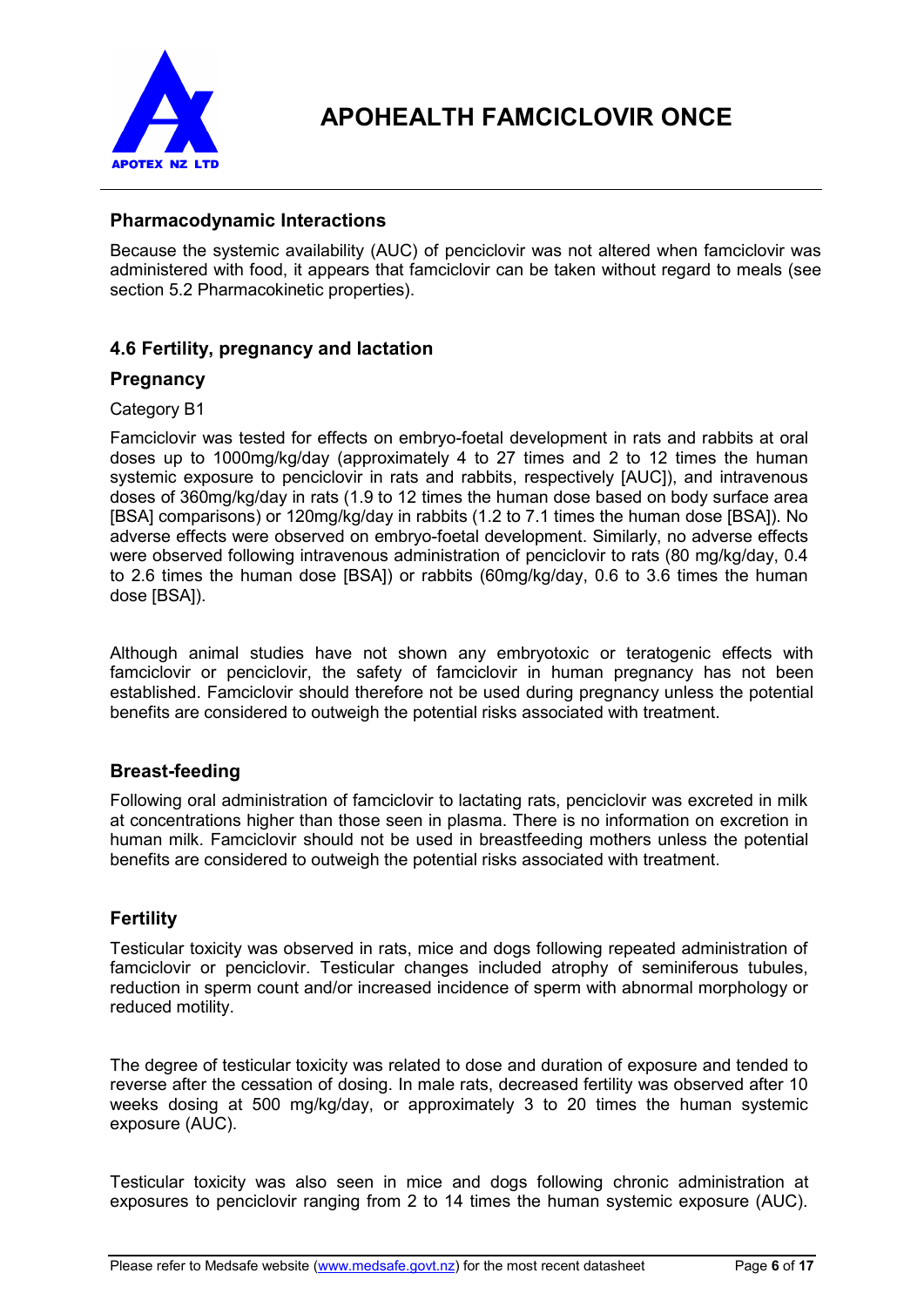

However, there were no clinically significant effects on sperm count, morphology and motility in male patients receiving 250 mg famciclovir b.i.d. for 18 weeks. Famciclovir had no effect on fertility in female rats at doses of up to 1000 mg/kg/day, approximately 4 to 27 times the human systemic exposure (AUC).

# **4.7 Effects on ability to drive and use machines**

APOHEALTH FAMCICLOVIR ONCE is presumed to be safe or unlikely to produce and effect on the ability to drive or use machinery.

There is no evidence that famciclovir will affect the ability of a patient to drive or to use machines. However, patients who experience dizziness, somnolence, confusion or other central nervous system disturbances while taking APOHEALTH FAMCICLOVIR ONCE should refrain from driving or operating machinery.

### **4.8 Undesirable effects**

Famciclovir has been well tolerated in human studies. Headache and nausea were reported in clinical trials. These were generally mild or moderate in nature and occurred at a similar incidence in patients receiving placebo treatment.

Confusion, predominately in the elderly has been reported rarely.

The following table specifies the estimated frequency of adverse reactions based on all the spontaneous reports and literature cases that have been reported for famciclovir since its introduction to the market.

Adverse reactions (Table 1) are ranked under headings of frequency, using the following convention: *very common (1/10); common (1/100, < 1/10); uncommon (1/1,000, < 1/100); rare (1/10,000, < 1/1,000); very rare (<1/10,000), not known (cannot be estimated from available data)*.

**Table 1**

| <b>Blood and lymphatic system disorders</b> |                                                  |  |  |
|---------------------------------------------|--------------------------------------------------|--|--|
| Very Rare:                                  | Thrombocytopenia                                 |  |  |
| <b>Psychiatric disorders</b>                |                                                  |  |  |
| Uncommon:                                   | Confusional state (predominantly in the elderly) |  |  |
| Rare:                                       | <b>Hallucinations</b>                            |  |  |
| <b>Nervous system disorders</b>             |                                                  |  |  |
| Very common:                                | Headache                                         |  |  |
| Common:                                     | <b>Dizziness</b>                                 |  |  |
| Uncommon:                                   | Somnolence (predominantly in the elderly)        |  |  |
| Cardiac disorders                           |                                                  |  |  |
| Rare:                                       | Palpitations                                     |  |  |
| <b>Gastrointestinal disorders</b>           |                                                  |  |  |
| Common:                                     | Vomiting, nausea, abdominal pain, diarrhoea      |  |  |
| <b>Hepatobiliary disorders</b>              |                                                  |  |  |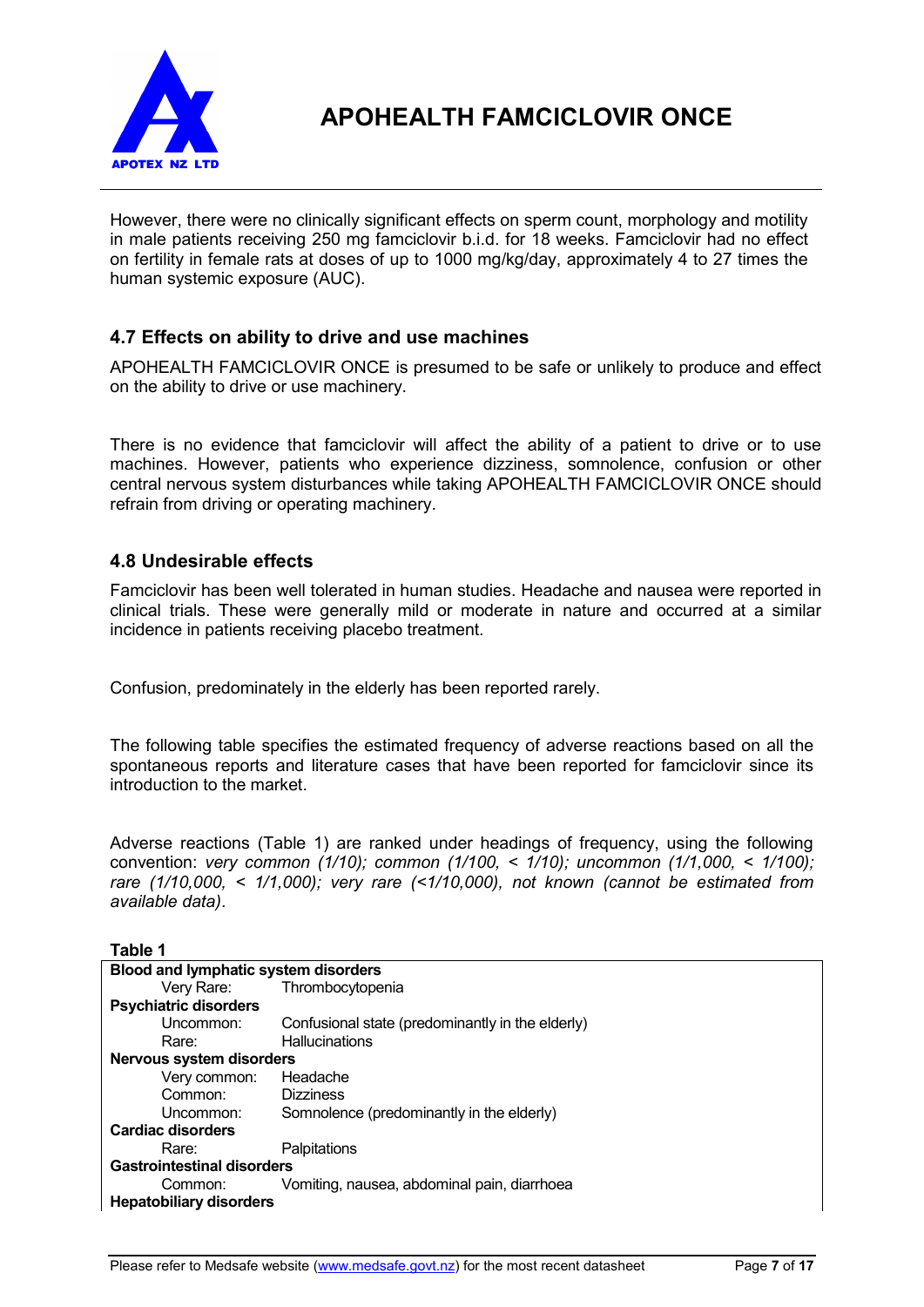

| Rare:                       | Common:    | Abnormal liver function tests<br>jaundice cholestatic<br>Skin and subcutaneous tissue disorders                                         |
|-----------------------------|------------|-----------------------------------------------------------------------------------------------------------------------------------------|
|                             |            |                                                                                                                                         |
|                             | Common:    | Rash, pruritus                                                                                                                          |
|                             | Uncommon:  | Angioedema (e.g. face oedema, eyelid oedema, periorbital oedema, pharyngeal<br>oedema), urticaria                                       |
|                             | Not known: | Serious skin reactions*(e.g. erythema multiforme, Stevens-Johnson Syndrome,<br>Toxic Epidermal Necrolysis) leukocytoclastic vasculitis. |
| Muscular skeletal disorders |            |                                                                                                                                         |
|                             | Verv Rare: | Arthralgia, myalgia                                                                                                                     |

\*Adverse drug reactions reported from post-marketing experience with famciclovir via spontaneous case reports and literature cases which have not been reported in clinical trials. Because these adverse drug reactions have been reported voluntarily from a population of uncertain size, it is not possible to reliably estimate their frequency. Frequency is therefore listed as "not known"

## **Post-marketing Experience**

See table above

## **Reporting of suspected adverse reactions**

Reporting suspected adverse reactions after authorisation of the medicine is important. It allows continued monitoring of the benefit/risk balance of the medicine. Healthcare<br>professionals are asked to report any suspected adverse reactions professionals are asked to report any suspected adverse https://nzphvc.otago.ac.nz/reporting/

## **4.9 Overdose**

Overdose experience with famciclovir is limited. In the event of an overdose supportive and symptomatic therapy should be given as appropriate. Acute renal failure has been reported rarely in patients with underlying renal disease where the famciclovir dosage has not been appropriately reduced for the level of renal function. Penciclovir, the active metabolite, is dialysable; plasma concentrations are reduced by approximately 75% following 4 hour haemodialysis.

For advice on the management of overdose please contact the National Poisons Centre on 0800 POISON (0800 764766).

# **5. PHARMACOLOGICAL PROPERTIES**

## **5.1 Pharmacodynamic Properties**

## **Pharmacotherapeutic group**

Oral antiviral agent

## **ATC code**

JO5A B09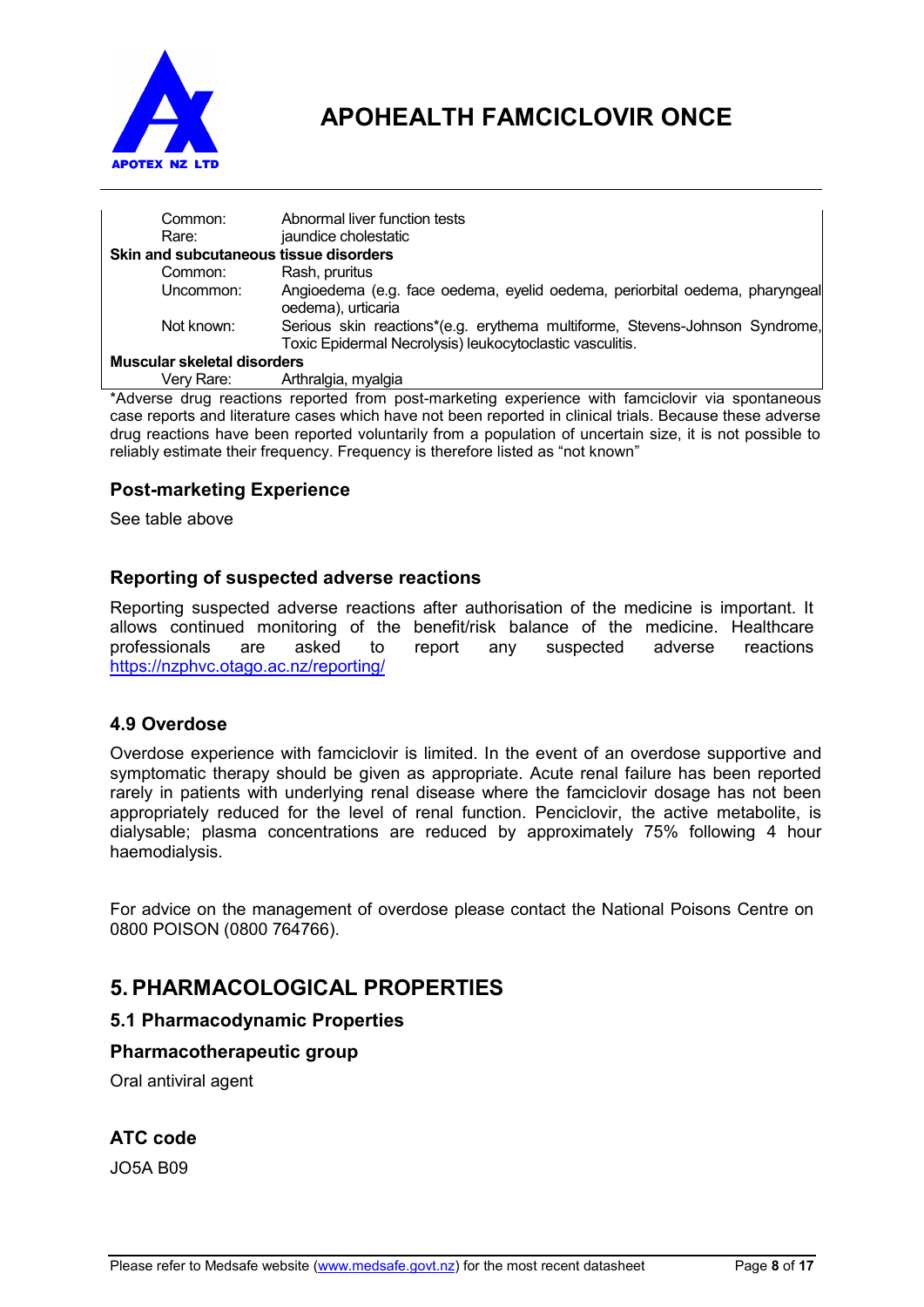

# **Chemical Structure**



It is a synthetic acyclic guanine derivative

## **Chemical name**

2-[2-(2-amino-9H-purin-9-yl)ethyl]-1,3-propanediol diacetate

## **Molecular formula**

 $C_{14}H_{19}N_5O_4$ 

## **Molecular weight**

321.3.

## **Mechanism of action**

Famciclovir is the oral prodrug of penciclovir. Famciclovir is rapidly converted *in vivo* into penciclovir, which has demonstrable *in vitro* activity against herpes simplex viruses (HSV types 1 and 2), varicella zoster virus (VZV).

The antiviral effect of orally administered famciclovir has been demonstrated in several animal models: this effect is due to *in vivo* conversion to penciclovir.

Penciclovir targets virus-infected cells where it is rapidly converted into penciclovirtriphosphate (mediated via virus-induced thymidine kinase). The triphosphate inhibits viral DNA polymerase by competition with deoxyguanosine triphosphate and is incorporated into the extending DNA chain, preventing significant chain elongation. Consequently, viral DNA synthesis and, therefore, viral replication are inhibited.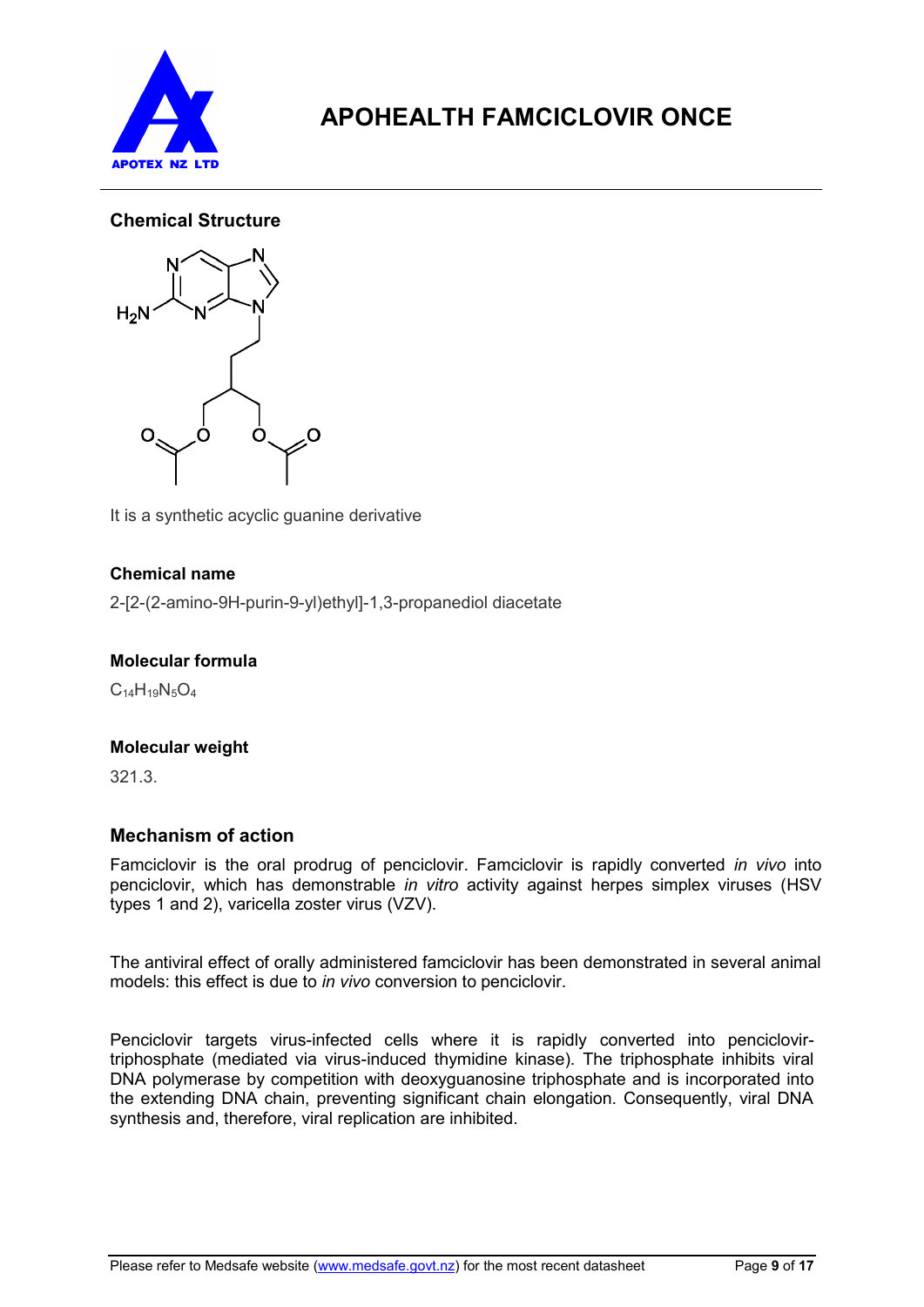

This triphosphate persists in infected cells in excess of 12 hours. The long intracellular halflife of penciclovir triphosphate ensures prolonged antiviral activity, as demonstrated in cell cultures with HSV-1 and HSV-2 and in animal studies.

Penciclovir is only readily phosphorylated in virus-infected cells*.* In uninfected cells treated with penciclovir, concentrations of penciclovir-triphosphate are only barely detectable. Accordingly, uninfected cells are unlikely to be affected by therapeutic concentrations of penciclovir.

The most common form of resistance encountered with acyclovir among HSV strains is a deficiency in the production of the thymidine kinase (TK) enzyme. Such TK deficient strains would be expected to be cross-resistant to both penciclovir and acyclovir. However, penciclovir has been shown to be active against a clinically isolated aciclovir-resistant herpes simplex type 1 strain with an altered DNA polymerase.

The results from penciclovir and famciclovir patient studies, including studies of up to four months' treatment with famciclovir, showed that no resistance occurred as a result of treatment with either famciclovir or penciclovir. Penciclovir-resistant isolates were found at the start of treatment or in the placebo groups in 0.25% of the 1976 total isolates from HSV and VZV (5/1976), and in 0.19% of the 533 virus isolates from immunocompromised patients (1/533).

## **Clinical efficacy and safety**

### **Adults**

In a reported study in suppression of recurrent genital herpes in which immunocompetent patients were treated with famciclovir for 4 months, there was no evidence of resistance to the active metabolite penciclovir when isolates from 71 patients were analysed.

Reported results from penciclovir and famciclovir patient studies, including studies of up to four months treatment with famciclovir, have shown a small overall frequency of penciclovir resistant isolates: 0.3% in the 981 total isolates tested to date and 0.19% in the 529 virus isolates from immunocompromised patients. The resistant isolates were found at the start of treatment or in a placebo group, with no resistance occurring on or after treatment with famciclovir or penciclovir.

In reported placebo-controlled and active-controlled studies, both in immunocompetent and immunocompromised patients with herpes zoster, famciclovir was effective in the resolution of lesions. A placebo controlled study has demonstrated that famciclovir significantly reduces the duration of post-herpetic neuralgia when administered to patients with herpes zoster. In a large clinical study, famciclovir was shown to be effective and well tolerated in the treatment of ophthalmic zoster.

In one large placebo-controlled trial, 701 immunocompetent adults with recurrent herpes labialis were treated with famciclovir 1500mg once (n=227), famciclovir 750mg b.i.d. (n=220) or placebo (n=254) for 1 day. As well, patients also had to be in good general health, aged at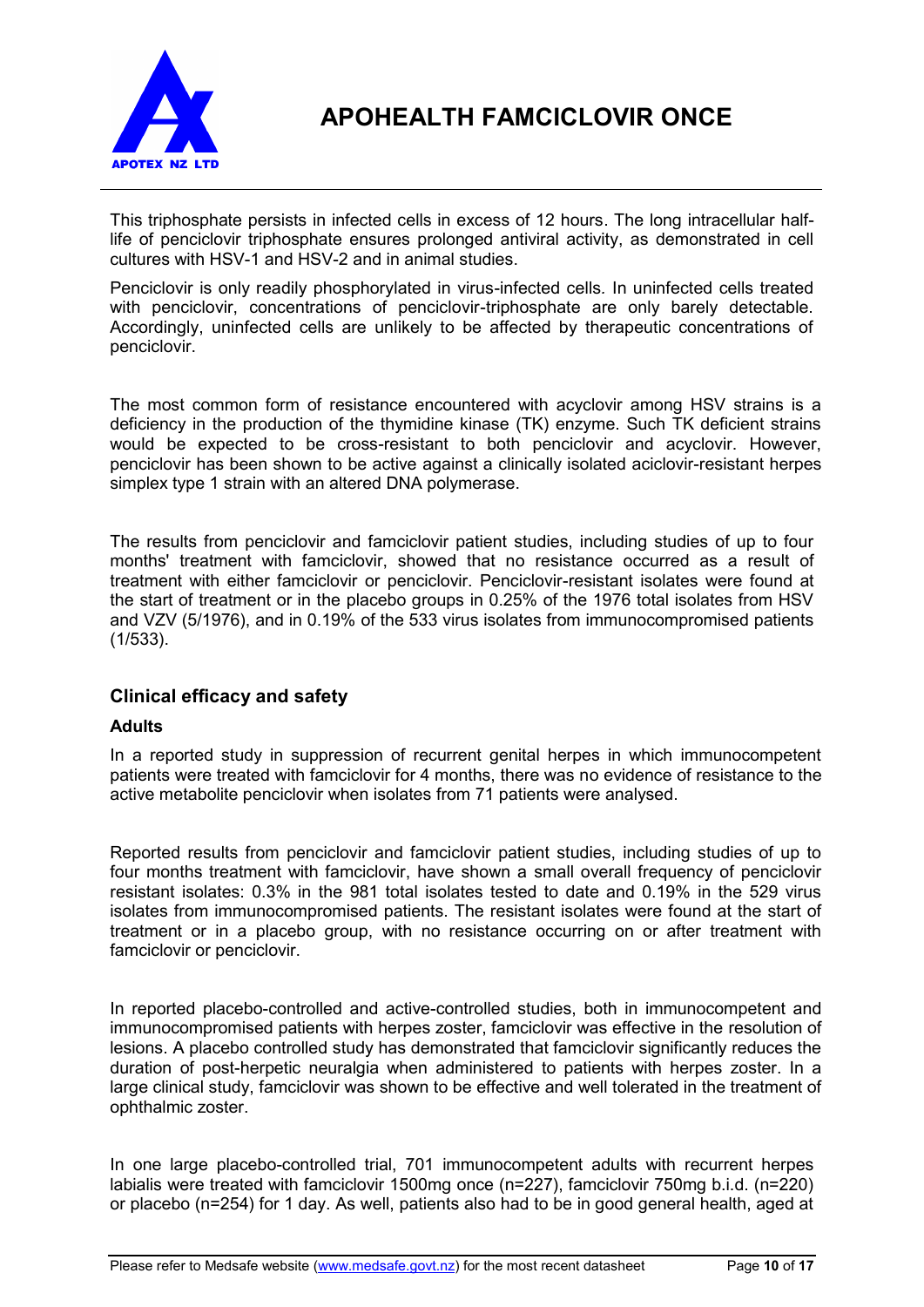

least 18 years, have normal renal and hepatic function, had prior pregnancy tests if they were females of reproductive age, and have experienced 3 or more episodes of cold sores in the preceding 12 months.

Patients were required to have a history of prodromal symptoms preceding at least 50% of the recurrent episodes, and at least 50% of these episodes had to have progressed to the vesicular lesion stage. Women of childbearing potential had to agree to use reliable birth control measures during the study. Pregnant or breast-feeding women were excluded. Patients were excluded if they had received an investigational drug in the 4 weeks prior to the study, had been previously vaccinated against herpes, or were using a topical immunosuppressive agent on or near the face or a systemic immunosuppressive agent within 1 month of screening. Patients were also excluded if they were immunosuppressed due to underlying disease or concomitant treatment had a recent history of drug or alcohol abuse, were suffering from inflammatory skin diseases (e.g. eczema or dermatitis) that would interfere with the assessment of lesions, or were allergic or hypersensitive to products containing aciclovir, penciclovir, famciclovir or other nucleoside analogs.

Patients were instructed to take the first dose of study medication within 1 hour of symptom onset. However, some patients commenced treatment after 1 hour of onset of symptoms. Both famciclovir regimens significantly reduced time to healing of primary vesicular herpes labialis lesions (the primary efficacy variable) in the modified ITT population compared with placebo. The median time to healing in famciclovir 1500mg single-dose treated patients was 4.4 days compared to 4.0 days in famciclovir 750mg b.i.d and 6.2 days in placebo-treated patients. This translates to treatment effects of 1.8 (CI95% 0.9, 2.7) and 2.2 (CI95% 1.3, 3.1) days, respectively. A single 1500mg dose of famciclovir reduced the time to resolution of pain and tenderness (median time 1.7 days versus 2.9 days) compared with placebo and was marginally more effective than famciclovir 750mg b.i.d. (median time 2.1 days).

Three placebo-controlled studies in immunocompetent patients showed that famciclovir administered either as 125mg twice daily for five days (two studies) or 1000mg twice daily for one day (one study) was effective in the treatment of recurrent genital herpes. In an activecontrolled study in immunocompetent patients with recurrent genital herpes, famciclovir 1000mg twice daily for one day was non-inferior to valaciclovir 500mg twice daily for three days. A placebo-controlled study in immunocompetent Black patients with recurrent genital herpes showed no difference in efficacy between patients receiving famciclovir 1000mg twice daily for one day or placebo. There were no unexpected or new safety findings in this trial in Black patients.

An active-controlled study in HIV-infected patients showed that famciclovir 500mg twice daily for seven days was effective and well tolerated in the episodic treatment of HSV infections. Placebo-controlled and uncontrolled studies showed that famciclovir 500mg twice daily was effective and well tolerated in the suppression of recurrent genital herpes in HIV-infected patients; the placebo-controlled study showed that famciclovir significantly decreased the proportion of days of both symptomatic and asymptomatic HSV shedding.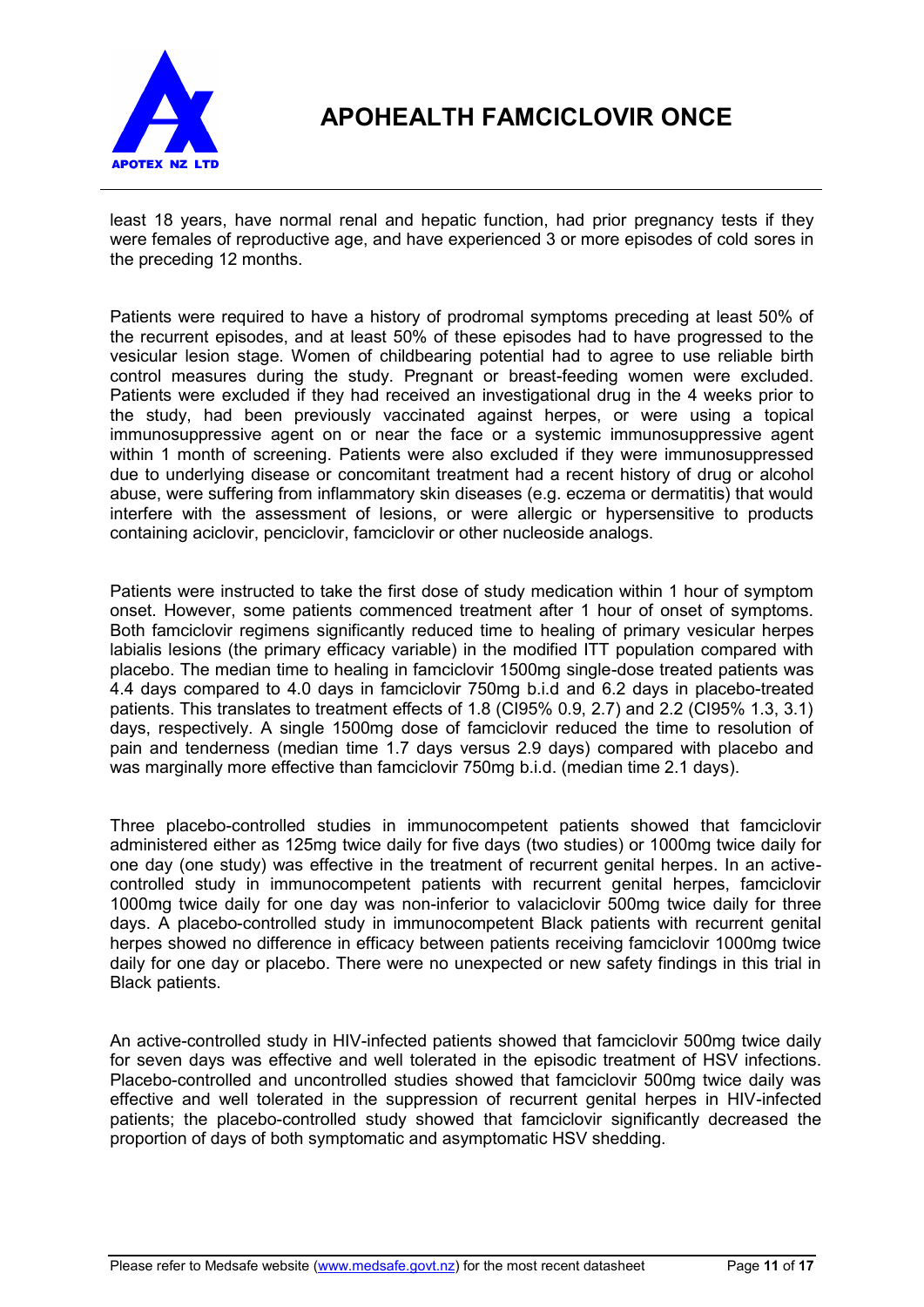

### **Paediatric population**

The efficacy of famciclovir in paediatric patients under the age of 18 years has not been established. The safety of famciclovir experimental oral granules was evaluated in 169 paediatric patients 1 month to ≤12 years of age. One hundred of these patients were 1 to ≤12 years of age and were treated with famciclovir oral granules (doses ranged from 150mg to 500mg) either twice (47 patients with herpes simplex virus infections) or three times (53 patients with chickenpox) daily for 7 days. The remaining 69 patients (18 patients 1 to ≤12 months, 51 patients 1 to ≤12 years) participated in single-dose pharmacokinetic and safety studies using famciclovir oral granules (doses ranged from 25mg to 500mg). The frequency, intensity, and nature of adverse events and laboratory abnormalities reported in the clinical trials were similar to those seen in adults.

The available data are insufficient to support the use of famciclovir for the treatment of chickenpox or infections due to herpes simplex virus in this patient population (see section 4.2 Dose and method of administration). No efficacy studies have been conducted in paediatric patients and there are no efficacy data in adults with diseases similar to the ones evaluated in the safety and pharmacokinetics paediatric studies (i.e. chickenpox or gingivostomatitis).

Safety and efficacy of famciclovir in the treatment of herpes labialis in children and adolescents under 18 years of age has not been investigated. Therefore, use of famciclovir in this age group is not recommended.

## **5.2 Pharmacokinetic properties**

## **Absorption**

Famciclovir is the oral prodrug of the antivirally active compound penciclovir. Following oral administration, famciclovir is rapidly and extensively absorbed and converted to penciclovir. Bioavailability of penciclovir after oral administration of famciclovir is 77%. Mean peak plasma concentration of penciclovir, following a 125mg, 250mg, 500mg, 750mg and 1000mg oral dose of famciclovir, was 0.8microgram/mL, 1.6micrograms/mL, 3.3micrograms/mL, 5.1micrograms/mL and 6.6micrograms/mL respectively, and occurred at a median time of 45 minutes post-dose. No data is available on the pharmacokinetics of 1500mg famciclovir as a single dose. The extent of systemic availability (AUC) of penciclovir from oral famciclovir is unaffected by food.

## **Distribution**

Famciclovir is the oral prodrug of the antivirally active compound penciclovir. There is no accumulation of penciclovir on repeated dosing with famciclovir. Penciclovir and its 6-deoxy precursor are poorly (< 20%) bound to plasma proteins.

## **Biotransformation**

Plasma concentration-time curves of penciclovir are similar following single and repeat (t.i.d. and b.i.d.) dosing. The terminal plasma half-life of penciclovir after both single and repeat dosing with famciclovir, is approximately 2 hours.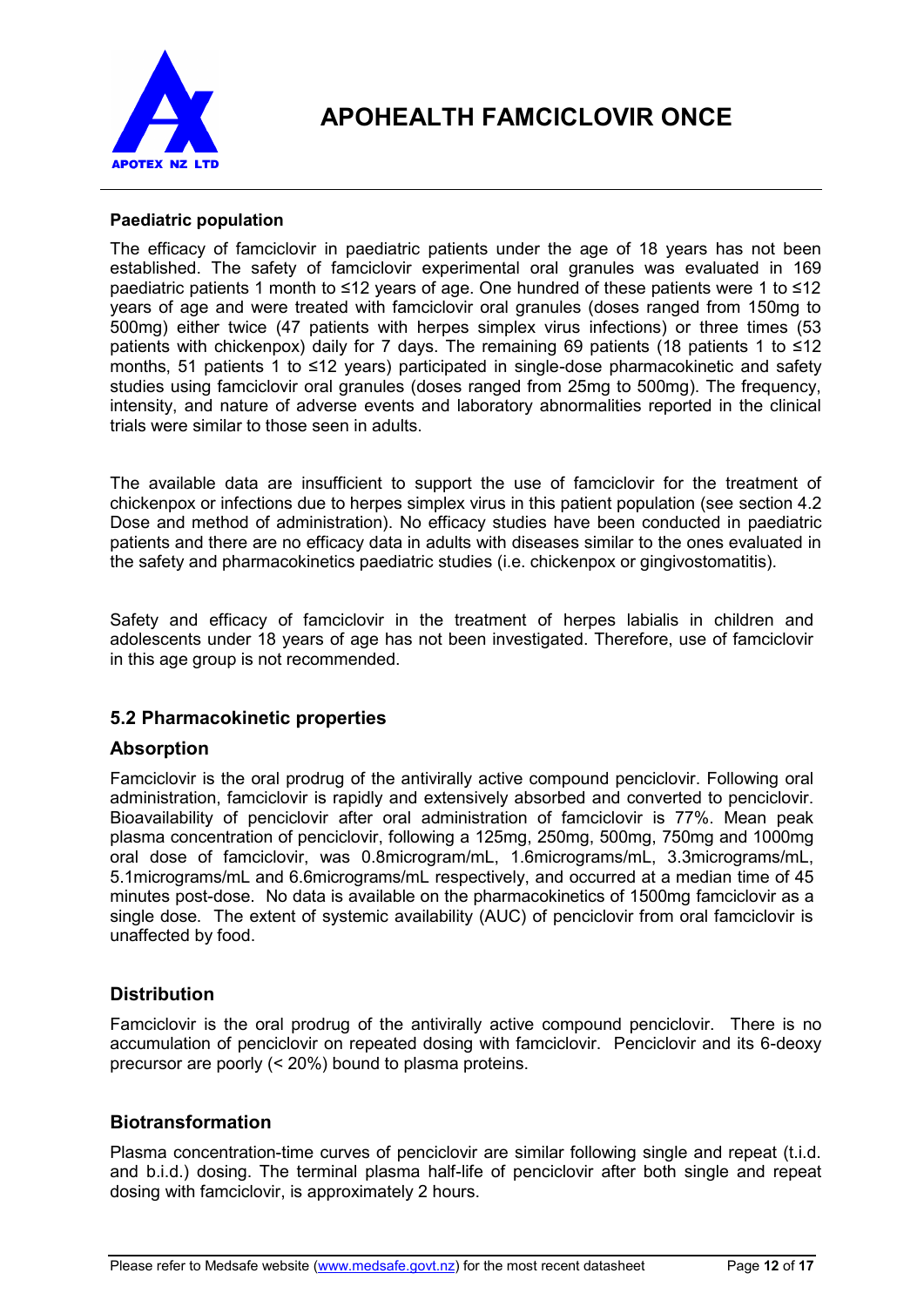

## **Elimination**

Famciclovir is eliminated principally as penciclovir and its 6-deoxy precursor, which are excreted in urine and no unchanged famciclovir has been detected in urine. Tubular secretion contributes to the renal elimination of penciclovir.

### **Characteristics in special populations**

#### *Patients with herpes zoster*

Uncomplicated herpes zoster does not significantly alter the pharmacokinetics of penciclovir measured after the oral administration of famciclovir. The terminal plasma half-life of penciclovir in patients with herpes zoster was 2.8 h and 2.7 h, respectively, after single and repeated doses of famciclovir.

#### *Subjects with renal impairment*

The apparent plasma clearance, renal clearance, and plasma elimination rate constant of penciclovir decreased linearly with reductions in renal function, both after single and repeated dosing. Dose adjustment is necessary in patients with renal insufficiency and should be managed by a medical practitioner (see section 4.2 Dose and method of administration).

Patients who are at higher risk of renal impairment include those who:

- are over 50 years of age
- are smokers
- have diabetes mellitus, hypertension or established cardiovascular disease
- are obese
- have a family history of chronic kidney disease
- are of Aboriginal or Torres Strait Islander origin
- are taking medication that may impair renal function

Such at risk patients should be referred to a medical practitioner for a kidney health check which usually consists of a simple urine test (dipstick analysis for protein), blood test (measurement of eGFR or kidney function) and blood pressure measurement.

Therefore use of famciclovir in patients who have or are at-risk of renal impairment should only be under medical advice.

#### *Subjects with hepatic impairment*

Well-compensated chronic liver disease (chronic hepatitis [n=6], chronic ethanol abuse [n=8] or biliary cirrhosis [n=1]) has no effect on the extent of availability (AUC) or penciclovir following a single dose of 500 mg famciclovir. No dose adjustment is recommended for patients with mild to moderate hepatic impairment (see section 4.2 Dose and method of administration and section 4.4 Special warnings and precautions for use). The pharmacokinetics of penciclovir have not been evaluated in patients with severe uncompensated hepatic impairment. Conversion of famciclovir to the active metabolite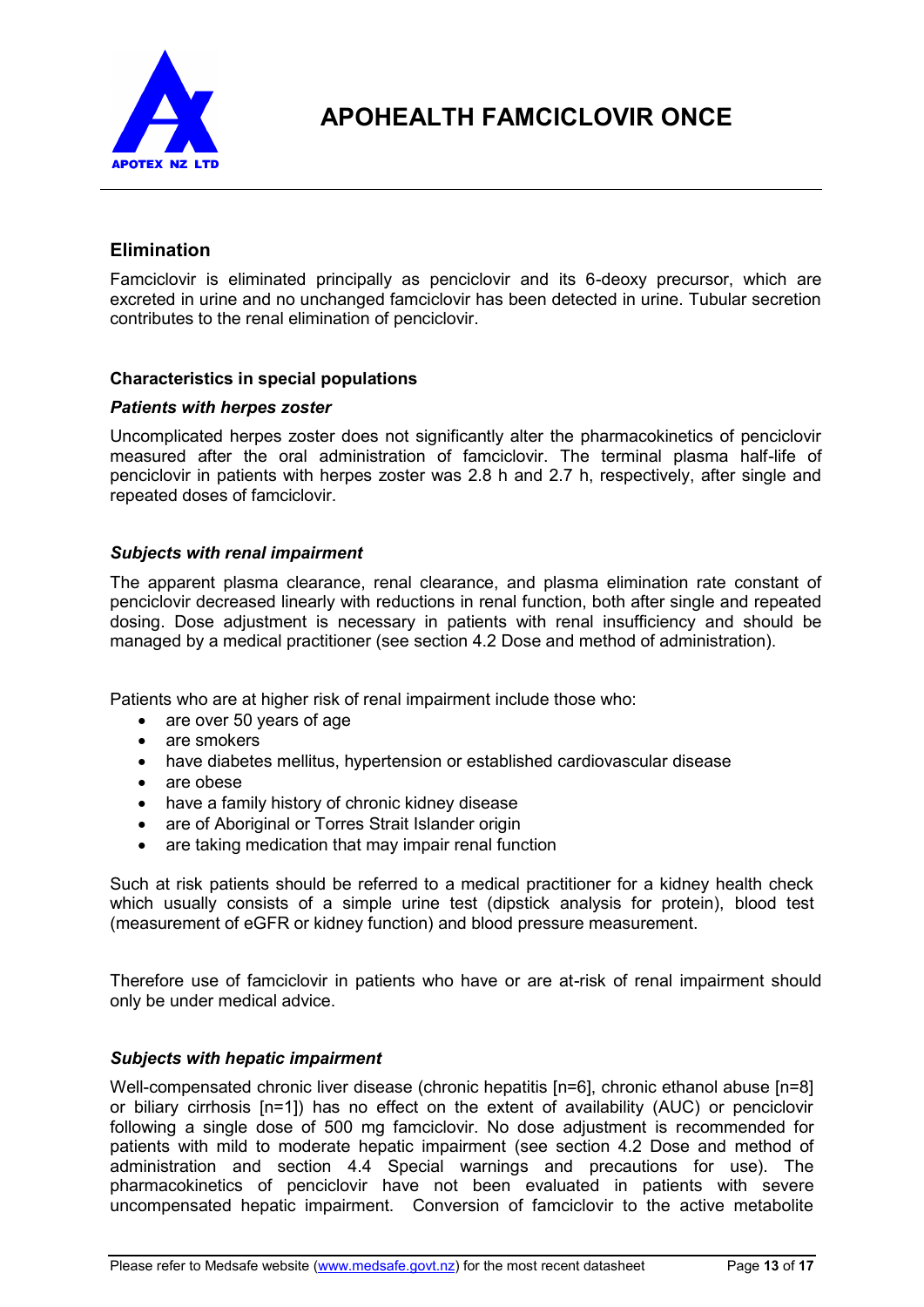

penciclvoir may be impaired in these patients, resulting in lower penciclovir plasma concentrations and thus possibly a decrease of efficacy of famciclovir.

### *Elderly subjects*

Based on cross-study comparisons, the mean penciclovir AUC was about 40% higher and penciclovir renal clearance about 20% lower after oral administration of famciclovir in elderly volunteers (65-79 years) compared to younger volunteers. Some of this difference may be due to differences in renal function between the two age groups. No dose adjustment based on age is recommended unless renal function is impaired (see section 4.2 Dose and method of administration).

### *Gender*

Small differences in renal clearance of penciclovir between females and males have been reported and were attributed to gender differences in renal function. No dose adjustment based on gender is recommended.

#### *Paediatric patients*

In the paediatric studies described in section "Clinical studies", the famciclovir doses were based on the patient's body weight and were selected to provide systemic exposures similar to the penciclovir systemic exposure observed in adults after administration of 500mg famciclovir. Based on the pharmacokinetic data observed with these doses in children, a new weight-based dosing algorithm was designed and used in the multiple-dose safety studies in patients 1 to ≤12 years of age. Pharmacokinetic data were not obtained with the revised weight-based dosing algorithm.

### *Race*

A retrospective evaluation was performed to compare the pharmacokinetic parameters obtained in Black and Caucasian subjects after single and repeat once-daily, twice-daily, or three times-daily administration of famciclovir 500mg. Data from a study in healthy volunteers (single dose), a study in subjects with varying degrees of renal impairment (single and repeat dose) and a study in subjects with hepatic impairment (single dose) did not indicate any relevant difference in the pharmacokinetics of penciclovir between Black and Caucasian subjects.

### **5.3 Preclinical safety data**

Data presented below include reference to area under the plasma concentration curve (24 hour AUC) for penciclovir in humans following the lowest and highest recommended doses for famciclovir (i.e. penciclovir AUC of 4.5microgram.h/mL at 125mg b.i.d. for acute recurrent genital herpes, and a penciclovir AUC of 27microgram.h/mL at 500mg t.i.d. for herpes infections in immunocompromised patients).

This is based on the assumption that the pharmacokinetics in immunocompetent subjects are similar to the pharmacokinetics in immunocompromised subjects, as shown in the study on HIV patients (see section 5.2 Pharmacokinetic properties). If the higher values of AUC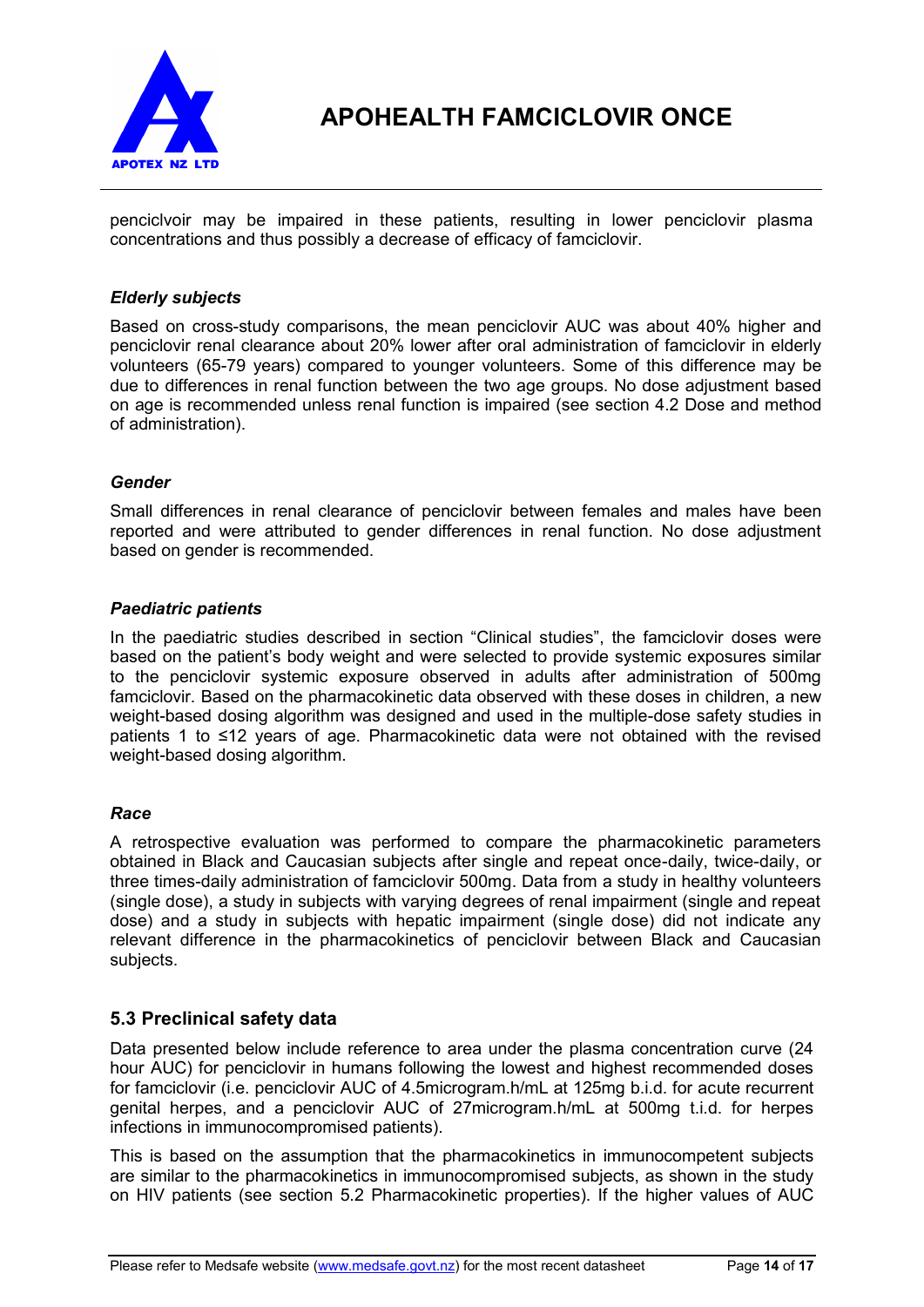

obtained in the renal transplant patients were used as a basis for comparison, the multiples specified here would be decreased. Exposures in animal studies are expressed as multiples of human exposures at the highest and lowest dosing schedules based on penciclovir AUC or body surface area.

# **Carcinogenicity**

The carcinogenic potential of famciclovir was evaluated in 2 year dietary studies in rats and mice. A significant increase in the incidence of mammary adenocarcinoma was seen in female rats receiving 600mg/kg/day. No increases in tumour incidences were reported for male rats treated at doses of up to 240mg/kg/day or in mice of either sex at doses of up to 600mg/kg/day. At the no effect levels of 240 and 200mg/kg/day in male and female rats, the daily exposures to penciclovir based on AUC were about 40 and 29microgram.h/mL respectively, or approximately 1 to 8 times the human systemic exposures at 500mg t.i.d or 125mg b.i.d. Systemic exposures at the no effect dose in male and female mice were 65 and 46microgram.h/mL respectively, or approximately 2 to 12 times the human systemic exposure (AUC).

## **Genotoxicity**

Famciclovir was not found to be genotoxic in a comprehensive battery of *in vivo* and *in vitro*  tests designed to detect gene mutation, chromosomal damage and repairable damage to DNA. Penciclovir, (the active metabolite of famciclovir) in common with other drugs of this class, has been shown to cause chromosomal damage, but did not induce gene mutation in bacterial or mammalian cell systems, nor was there evidence of increased DNA repair *in vitro*.

# **6. PHARMACEUTICAL PARTICULARS**

## **6.1 List of excipients**

- Poloxamer 407
- Stearic Acid
- Hypromellose (Hydroxypropyl Methylcellulose)
- Macrogol 8000 (Polyethylene Glycol 8000)
- Titanium Dioxide

## **6.2 Incompatibilities**

Not applicable

## **6.3 Shelf life**

Shelf life: 3 years from the date of manufacture

## **6.4 Special precautions for storage**

Store at or below 25°C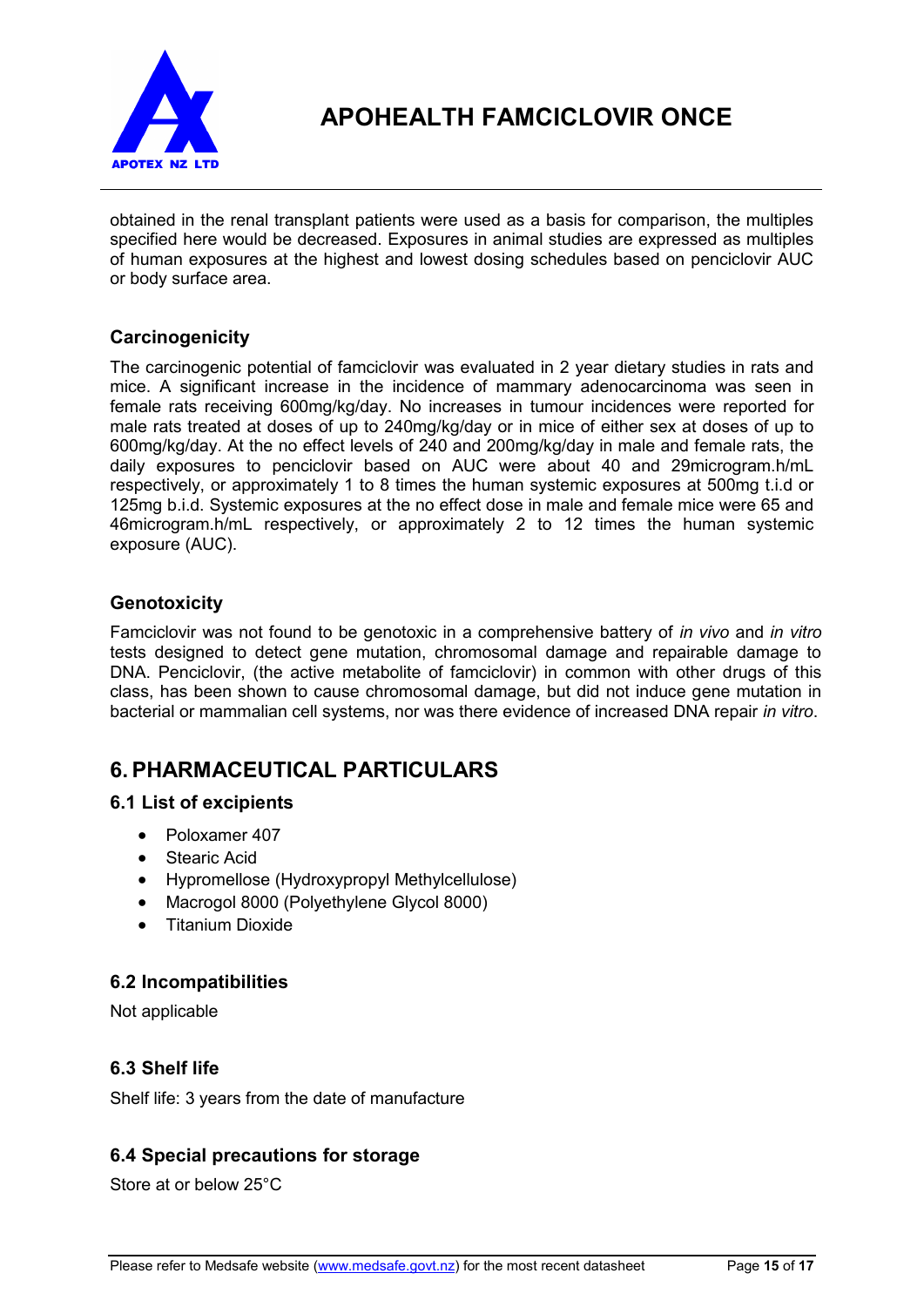

Keep out of reach of children

# **6.5 Nature and contents of container**

APOHEALTH FAMCICLOVIR ONCE

| Strength      | <b>Container</b>                     | Number of tablets in pack |
|---------------|--------------------------------------|---------------------------|
| 500mg Tablets | Coldform foil/aluminum foil Blisters |                           |

Not all strengths, pack types or pack sizes may be marketed.

# **6.6 Special precautions for disposal**

No special requirements for disposal.

Any unused medicine or waste material should be disposed of in accordance with local requirements.

# **7. MEDICINE SCHEDULE**

APOHEALTH FAMCICLOVIR ONCE (Pharmacist Only Medicine): Tablets containing 500mg or less for the treatment of recurrent herpes labialis when pack contains up to 3 tablets)

# **8. SPONSOR**

Apotex NZ Ltd. 32 Hillside Road Wairau Valley AUCKLAND 0627 Telephone: (09) 444 2073 Fax: (09) 444 2951 E-mail: NZcustomerservice@apotex.com

# **9. DATE OF FIRST APPROVAL**

04 July 2013

# **10. DATE OF REVISION OF THE TEXT**

21 March 2019